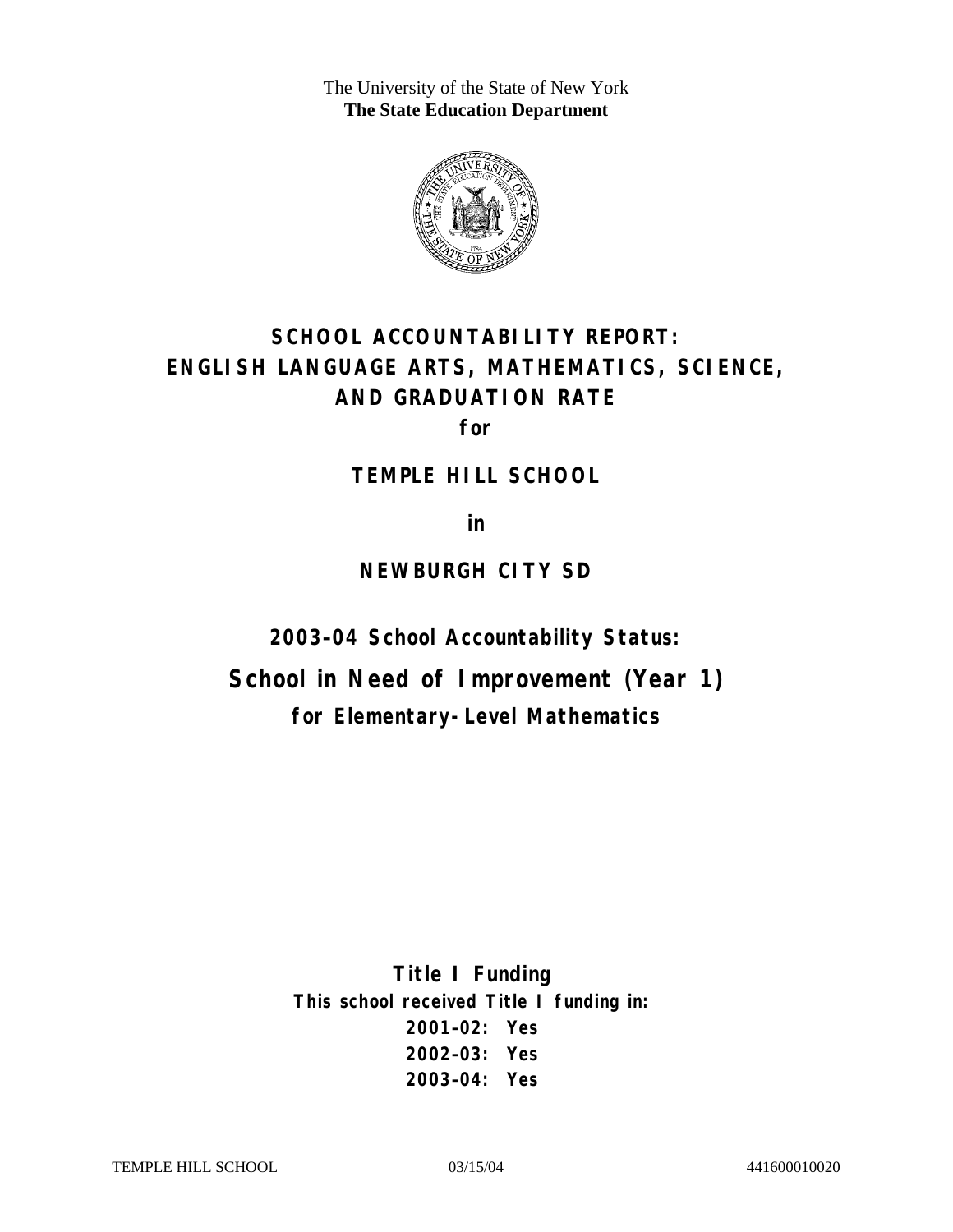### **District/School Accountability Status Categories**

The list below defines the district or school status categories under New York State's district and school accountability system, which is divided into a Federal Title I component and a State component. A district or school that does not receive Title I funding in a school year does not have a federal status in that year. Schools receiving Title I funds that are not in good standing must provide school choice for their students; those in need of improvement year 2 and beyond must also provide Supplemental Education Services to eligible students. Other consequences for districts and schools not in good standing can be found at: www.emsc.nysed.gov/deputy/nclb/accountability/siinfo.htm. To be removed from any improvement status, a district or school must make Adequate Yearly Progress (AYP) for two consecutive years, or in the case of a School Under Registration Review, achieve the performance targets established for the school by the Commissioner.

**District/School in Good Standing:** A district or school is considered to be in good standing if it has not been identified as a District or School in Need of Improvement, Requiring Corrective Action, Planning for Restructuring, or Requiring Academic Progress, or as a School Under Registration Review.

**District/School Requiring Academic Progress:** Under the State component of New York's accountability system, a district or school that did not make AYP in the same grade and subject for two consecutive years is considered a School Requiring Academic Progress (Year 1) the following year. In each succeeding year that the school fails to make AYP, the year designation is incremented by one.

**District/School in Need of Improvement (Year 1):** A district or school that has not made AYP for two consecutive years in the same grade or subject while receiving Title I funds is considered a District/School in Need of Improvement (Year 1) the following year.

**District/School in Need of Improvement (Year 2):** A District or School in Need of Improvement (Year 1) that does not make AYP in the grade or subject for which it was identified while receiving Title I funds is considered a District or School in Need of Improvement (Year 2) the following year.

**District/School Requiring Corrective Action:** A District or School in Need of Improvement (Year 2) that does not make AYP in the grade or subject for which it was identified while receiving Title I funds is considered a District or School Requiring Corrective Action the following year.

**District/School Planning for Restructuring:** A District or School Requiring Corrective Action that does not make AYP in the grade or subject for which it was identified while receiving Title I funds is considered a District or School Planning for Restructuring the following year.

**School Under Registration Review (SURR):** Schools that are farthest from the State standard and have been determined by the Commissioner to be most in need of improvement are Schools Under Registration Review. These schools must achieve performance targets specified by the Commissioner of Education in their area(s) of identification within a prescribed timeframe or risk having their registration revoked by the Board of Regents.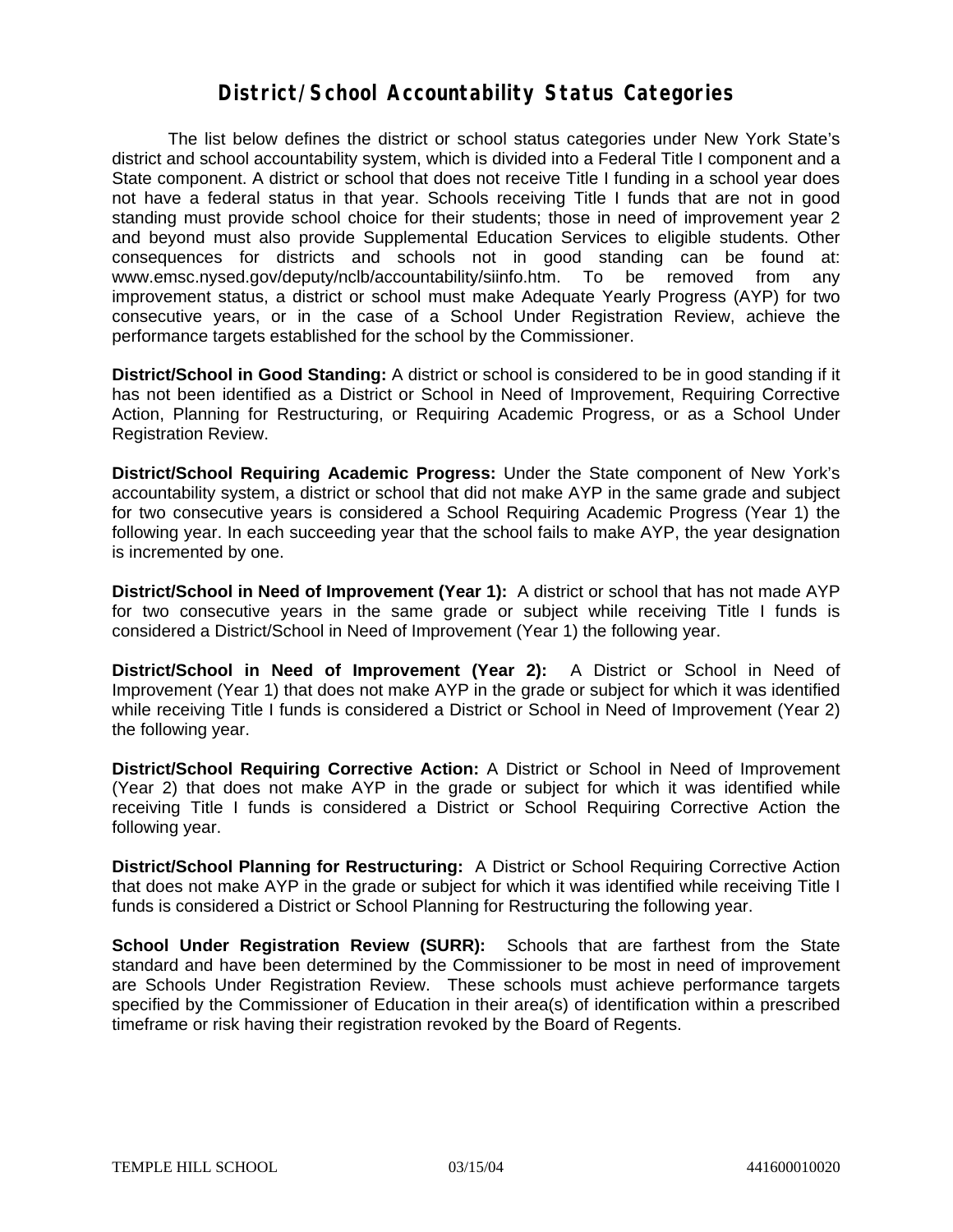# **Elementary-Level English Language Arts**

Definitions of terms, such as Performance Index and Effective Annual Measurable Objective (AMO), are in the glossary, which is the last page of this report.

**For a school to make Adequate Yearly Progress (AYP) in 2002–03, every accountability group must make AYP.** 

**For an accountability group to make AYP in 2002–03, it must** 

- 1. meet the 95 percent participation requirement (*2002–03 Participation*), *and*
- 2. *either* meet its Effective AMO *or* make safe harbor (*2002–03 Performance* and *Standards*).

To meet the participation requirement, 95 percent of the grade 4 enrollment in each accountability group with 40 or more students must

be tested. To meet the Effective AMO, the Performance Index for each group with 30 or more continuously enrolled students must equal or exceed the Effective AMO. To make safe harbor, the Performance Index of each of these groups must equal or exceed its ELA safe harbor target *and* the group must meet the elementary-level science qualification for safe harbor. (See the elementary-level science page of this report for further information on meeting the science qualification for safe harbor.)

*ELA Safe Harbor Targets:* The elementary-level 2002–03 ELA Safe Harbor Target is calculated by using the following equation: 2001–02 PI + (200 – the 2001–02 PI) <sup>×</sup> 0.10. The 2003–04 ELA Safe Harbor Target is calculated by using the following equation: 2002–03 PI + (200 – the 2002–03 PI)  $\times$  0.10. The 2003–04 target is provided for groups whose PI was below the Effective AMO in 2002–03.

| <b>Accountability Group</b>       | 2002-03 Participation |                                    | 2002-03 Performance*                                    |                      | 2002-03 Standards |                                     |                                                           |                                                       | 2003-04                                           |
|-----------------------------------|-----------------------|------------------------------------|---------------------------------------------------------|----------------------|-------------------|-------------------------------------|-----------------------------------------------------------|-------------------------------------------------------|---------------------------------------------------|
|                                   | Grade 4<br>Enrollment | Percent of<br>Enrollment<br>Tested | Count of<br>Continuously<br>Enrolled<br><b>Students</b> | Performance<br>Index | Effective<br>AMO  | <b>ELA Safe</b><br>Harbor<br>Target | Met the<br>Science<br>Qualification<br>for Safe<br>Harbor | <b>Made</b><br>AYP in<br><b>ELA</b> in<br>$2002 - 03$ | <b>ELA Safe</b><br><b>Harbor</b><br><b>Target</b> |
| All Students                      | 156                   | 99%                                | 148                                                     | 141                  | 114               |                                     |                                                           | <b>Yes</b>                                            |                                                   |
| <b>Students with Disabilities</b> | 17                    |                                    | 16                                                      |                      |                   |                                     |                                                           |                                                       |                                                   |
| American Indian/Alaskan Native    |                       |                                    |                                                         |                      |                   |                                     |                                                           |                                                       |                                                   |
| <b>Black</b>                      | 37                    |                                    | 35                                                      | 123                  | 107               |                                     |                                                           | <b>Yes</b>                                            |                                                   |
| Hispanic                          | 73                    | 99%                                | 69                                                      | 139                  | 111               |                                     |                                                           | <b>Yes</b>                                            |                                                   |
| Asian or Pacific Islander         |                       |                                    |                                                         |                      |                   |                                     |                                                           |                                                       |                                                   |
| White                             | 45                    | 100%                               | 43                                                      | 156                  | 108               |                                     |                                                           | <b>Yes</b>                                            |                                                   |
| <b>Limited English Proficient</b> | 46                    | 98%                                | 43                                                      | 121                  | 108               |                                     |                                                           | <b>Yes</b>                                            |                                                   |
| Economically Disadvantaged        | 100                   | 99%                                | 93                                                      | 133                  | 113               |                                     |                                                           | <b>Yes</b>                                            |                                                   |
| Final AYP Determination           |                       |                                    |                                                         |                      |                   |                                     |                                                           | Yes                                                   |                                                   |

\*For schools with fewer than 30 continuously enrolled tested students in 2002–03, data for 2001–02 and 2002–03 were combined to determine counts and PIs.

\*\*Groups with a "\*\*" are not required to meet the science qualification for safe harbor to make safe harbor in English and mathematics because fewer than 30 students in the group were administered the science test.

**State accountability status in elementary-level English language arts: School in Good Standing** 

Title I accountability status in elementary-level English language arts: School in Good Standing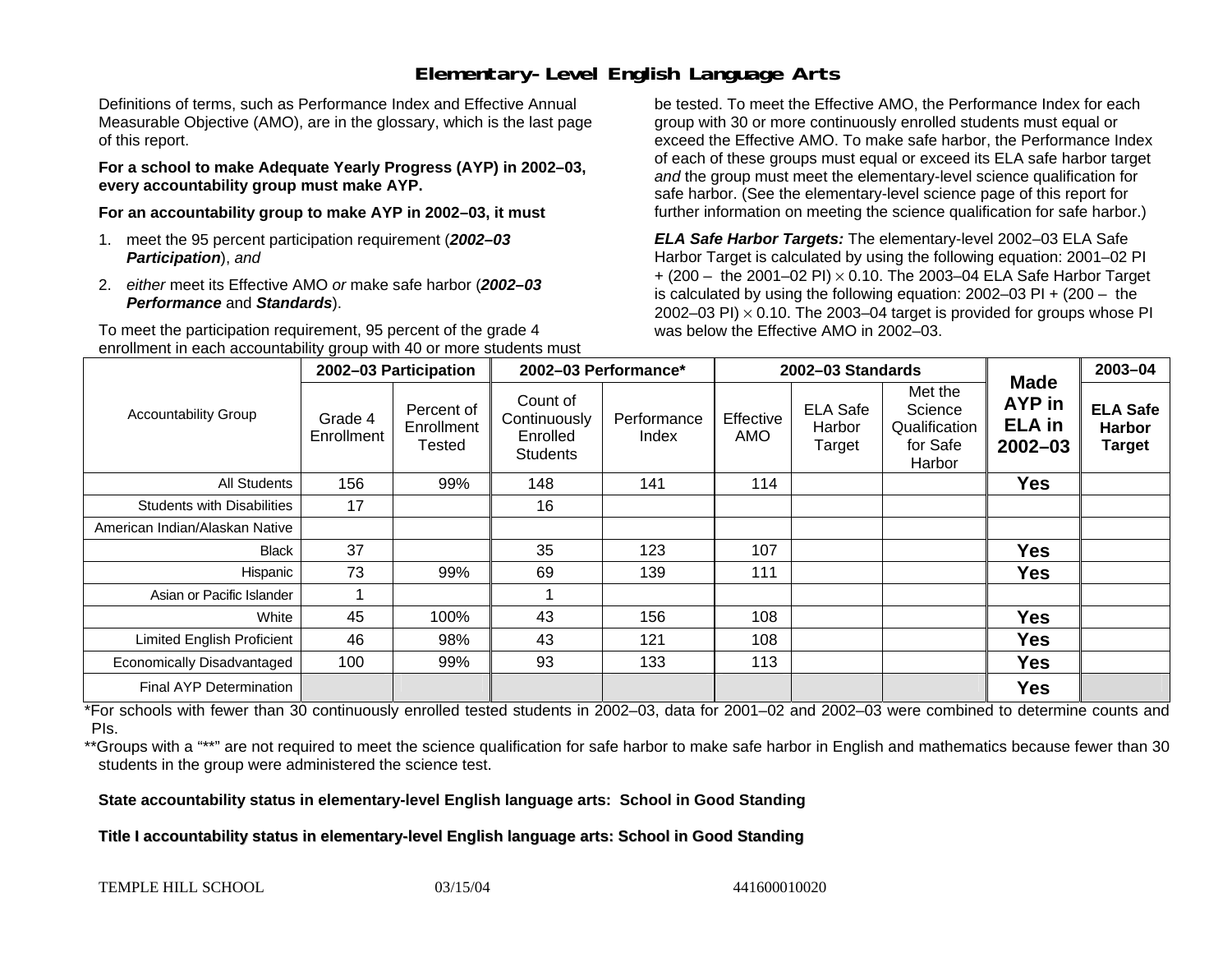# **Elementary-Level Mathematics**

Definitions of terms, such as Performance Index and Effective Annual Measurable Objective (AMO), are in the glossary, which is the last page of this report.

**For a school to make Adequate Yearly Progress (AYP) in 2002–03, every accountability group must make AYP.** 

**For an accountability group to make AYP in 2002–03, it must** 

- 1. meet the 95 percent participation requirement (*2002–03 Participation*), *and*
- 2. *either* meet its Effective AMO *or* make safe harbor (*2002–03 Performance* and *Standards*).

To meet the participation requirement, 95 percent of the grade 4 enrollment in each accountability group with 40 or more students must

be tested. To meet the Effective AMO, the Performance Index for each group with 30 or more continuously enrolled students must equal or exceed the Effective AMO. To make safe harbor, the Performance Index of each of these groups must equal or exceed its math safe harbor target *and* the group must meet the elementary-level science qualification for safe harbor. (See the elementary-level science page of this report for further information on meeting the science qualification for safe harbor.)

*Math Safe Harbor Targets:* The elementary-level 2002–03 Math Safe Harbor Target is calculated by using the following equation: 2001–02 PI + (200 – the 2001–02 PI) × 0.10. The 2003–04 Math Safe Harbor Target is calculated by using the following equation: 2002–03 PI + (200  $-$  the 2002–03 PI)  $\times$  0.10. The 2003–04 target is provided for groups whose PI was below the Effective AMO in 2002–03.

| <b>Accountability Group</b>       | 2002-03 Participation |                                    | 2002-03 Performance*                                    |                      | 2002-03 Standards |                               |                                                           |                                                        | 2003-04                                            |
|-----------------------------------|-----------------------|------------------------------------|---------------------------------------------------------|----------------------|-------------------|-------------------------------|-----------------------------------------------------------|--------------------------------------------------------|----------------------------------------------------|
|                                   | Grade 4<br>Enrollment | Percent of<br>Enrollment<br>Tested | Count of<br>Continuously<br>Enrolled<br><b>Students</b> | Performance<br>Index | Effective<br>AMO  | Math Safe<br>Harbor<br>Target | Met the<br>Science<br>Qualification<br>for Safe<br>Harbor | <b>Made</b><br><b>AYP</b> in<br>Math in<br>$2002 - 03$ | <b>Math Safe</b><br><b>Harbor</b><br><b>Target</b> |
| <b>All Students</b>               | 157                   | 99%                                | 145                                                     | 154                  | 127               |                               |                                                           | <b>Yes</b>                                             |                                                    |
| <b>Students with Disabilities</b> | 17                    |                                    | 15                                                      |                      |                   |                               |                                                           |                                                        |                                                    |
| American Indian/Alaskan Native    |                       |                                    |                                                         |                      |                   |                               |                                                           |                                                        |                                                    |
| <b>Black</b>                      | 36                    |                                    | 33                                                      | 130                  | 119               |                               |                                                           | <b>Yes</b>                                             |                                                    |
| Hispanic                          | 75                    | 99%                                | 69                                                      | 152                  | 124               |                               |                                                           | <b>Yes</b>                                             |                                                    |
| Asian or Pacific Islander         |                       |                                    |                                                         |                      |                   |                               |                                                           |                                                        |                                                    |
| White                             | 45                    | 100%                               | 42                                                      | 176                  | 121               |                               |                                                           | <b>Yes</b>                                             |                                                    |
| <b>Limited English Proficient</b> | 48                    | 98%                                | 44                                                      | 141                  | 121               |                               |                                                           | <b>Yes</b>                                             |                                                    |
| Economically Disadvantaged        | 98                    | 99%                                | 91                                                      | 143                  | 126               |                               |                                                           | <b>Yes</b>                                             |                                                    |
| <b>Final AYP Determination</b>    |                       |                                    |                                                         |                      |                   |                               |                                                           | <b>Yes</b>                                             |                                                    |

\*For schools with fewer than 30 continuously enrolled tested students in 2002–03, data for 2001–02 and 2002–03 were combined to determine counts and PIs. \*\*Groups with a "\*\*" are not required to meet the science qualification for safe harbor to make safe harbor in English and mathematics because fewer than 30 students in the group were administered the science test.

**State accountability status in elementary-level mathematics: School Requiring Academic Progress Year 1** 

Title I accountability status in elementary-level mathematics: School In Need of Improvement Year 1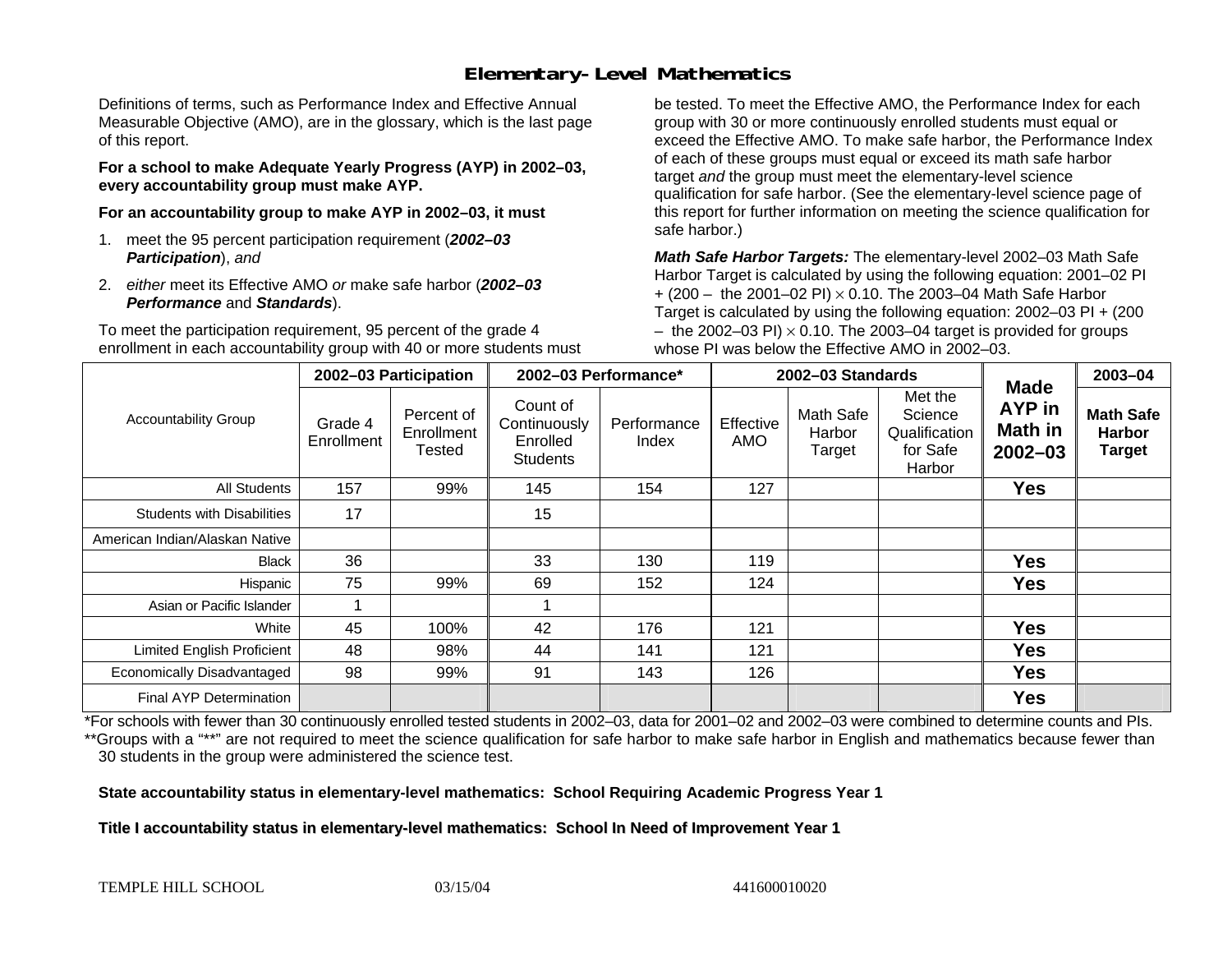## **Elementary-Level Science**

Definitions of terms, such as Progress Target and Adequate Yearly Progress (AYP), are in the glossary, which is the last page of this report.

*Made AYP in Science in 2002–03:* For a school to make AYP in science, the Percent At or Above SDL for the "All Students" group must equal or exceed the State Science Standard or the Science Progress Target.

**State Designated Level (SDL):** The score that students taking the elementary-level science test must equal or exceed on the written portion of the test to meet the State Science Standard.

*Qualification for Safe Harbor in Elementary-Level ELA and Math:* For an accountability group to be considered Qualified for Safe Harbor in Elementary-Level ELA and Math, the Percent At or Above SDL must equal or exceed the State Science Standard or the Science Progress Target in elementary-level science for that group. Groups with fewer than 30 students tested in elementary-level science are not subject to this qualification criterion.

*Science Progress Targets:* The elementary-level 2002–03 Science Progress Target is calculated by adding one point to the 2001–02 Percent At or Above SDL. The 2003–04 Science Progress Target is calculated by multiplying the 2002–03 Percent At or Above SDL by two and then adding one point. The 2003–04 target is provided for groups whose Percent At or Above SDL was below the State Science Standard in 2002–03.

|                                   |                                                         | 2002-03 Performance*       | 2002-03 Standards            |                               |                                             | $2002 - 03$                                                             | 2003-04                       |
|-----------------------------------|---------------------------------------------------------|----------------------------|------------------------------|-------------------------------|---------------------------------------------|-------------------------------------------------------------------------|-------------------------------|
| <b>Accountability Group</b>       | Count of<br>Continuously<br>Enrolled<br><b>Students</b> | Percent At or<br>Above SDL | State<br>Science<br>Standard | Science<br>Progress<br>Target | <b>Made AYP</b><br>in Science<br>in 2002-03 | Qualified for<br>Safe Harbor in<br>Elementary-<br>Level ELA and<br>Math | Science<br>Progress<br>Target |
| <b>All Students</b>               | 144                                                     | 47                         | 40                           |                               | <b>Yes</b>                                  | Yes                                                                     |                               |
| <b>Students with Disabilities</b> | 14                                                      |                            |                              |                               |                                             |                                                                         |                               |
| American Indian/Alaskan Native    |                                                         |                            |                              |                               |                                             |                                                                         |                               |
| <b>Black</b>                      | 33                                                      | 36                         | 40                           | 40                            |                                             | No.                                                                     | 73                            |
| Hispanic                          | 68                                                      | 37                         | 40                           | 33                            |                                             | Yes                                                                     | 75                            |
| Asian or Pacific Islander         |                                                         |                            |                              |                               |                                             |                                                                         |                               |
| White                             | 42                                                      | 69                         | 40                           |                               |                                             | Yes                                                                     |                               |
| Limited English Proficient        | 43                                                      | 16                         | 40                           | 26                            |                                             | No.                                                                     | 33                            |
| Economically Disadvantaged        | 90                                                      | 37                         | 40                           | 37                            |                                             | Yes                                                                     | 75                            |
| <b>Final AYP Determination</b>    |                                                         |                            |                              |                               | <b>Yes</b>                                  |                                                                         |                               |

\*For schools with fewer than 30 continuously enrolled students in 2002–03, data for 2001–02 and 2002–03 were combined to determine counts and percents at or above SDL.

#### **State accountability status in elementary-level science: School in Good Standing**

#### Title I accountability status in elementary-level science: School in Good Standing